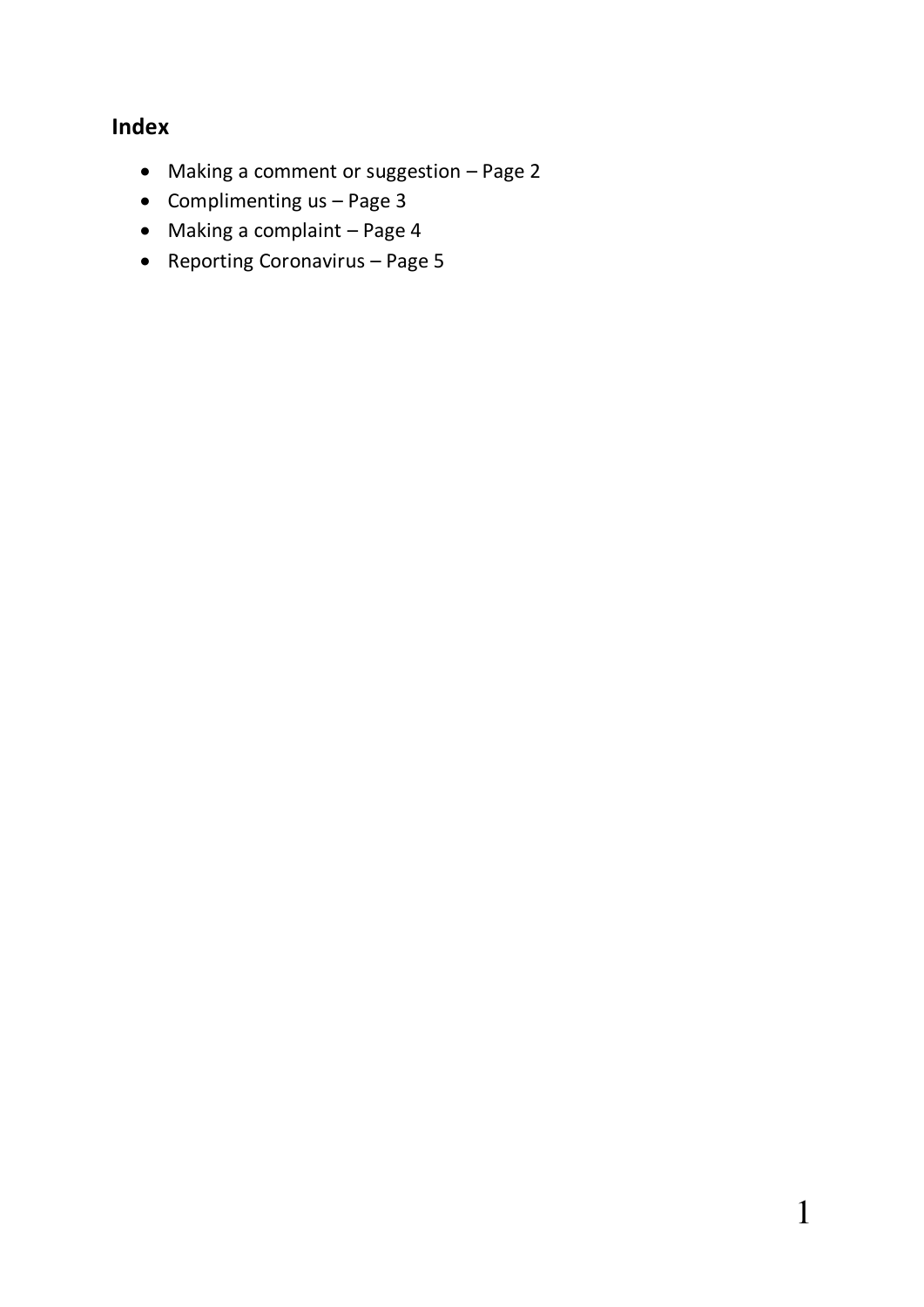#### **Making a comment or suggestion**

To make a comment or suggestion in-app, tap the 'Contact us' button in the bottom left corner of the app. Once there, in the list of options, select 'Comment or Suggestion'.

| <b>CONTACT US</b>   |                       |  |
|---------------------|-----------------------|--|
|                     | Comment or Suggestion |  |
| Compliment Us       |                       |  |
| Make a Complaint    |                       |  |
| Call Us             |                       |  |
| Report Corona Virus |                       |  |
|                     |                       |  |
|                     |                       |  |
|                     |                       |  |
|                     |                       |  |
|                     |                       |  |
|                     |                       |  |

On the proceeding page you will be asked what your comment/suggestion is about, and you will have some space to write out your comment. There is also a button to indicate whether you have reported something similar before. Once you have filled out all the fields, a 'Submit my request' button will appear. Tap this to send your comment/suggestion to us.

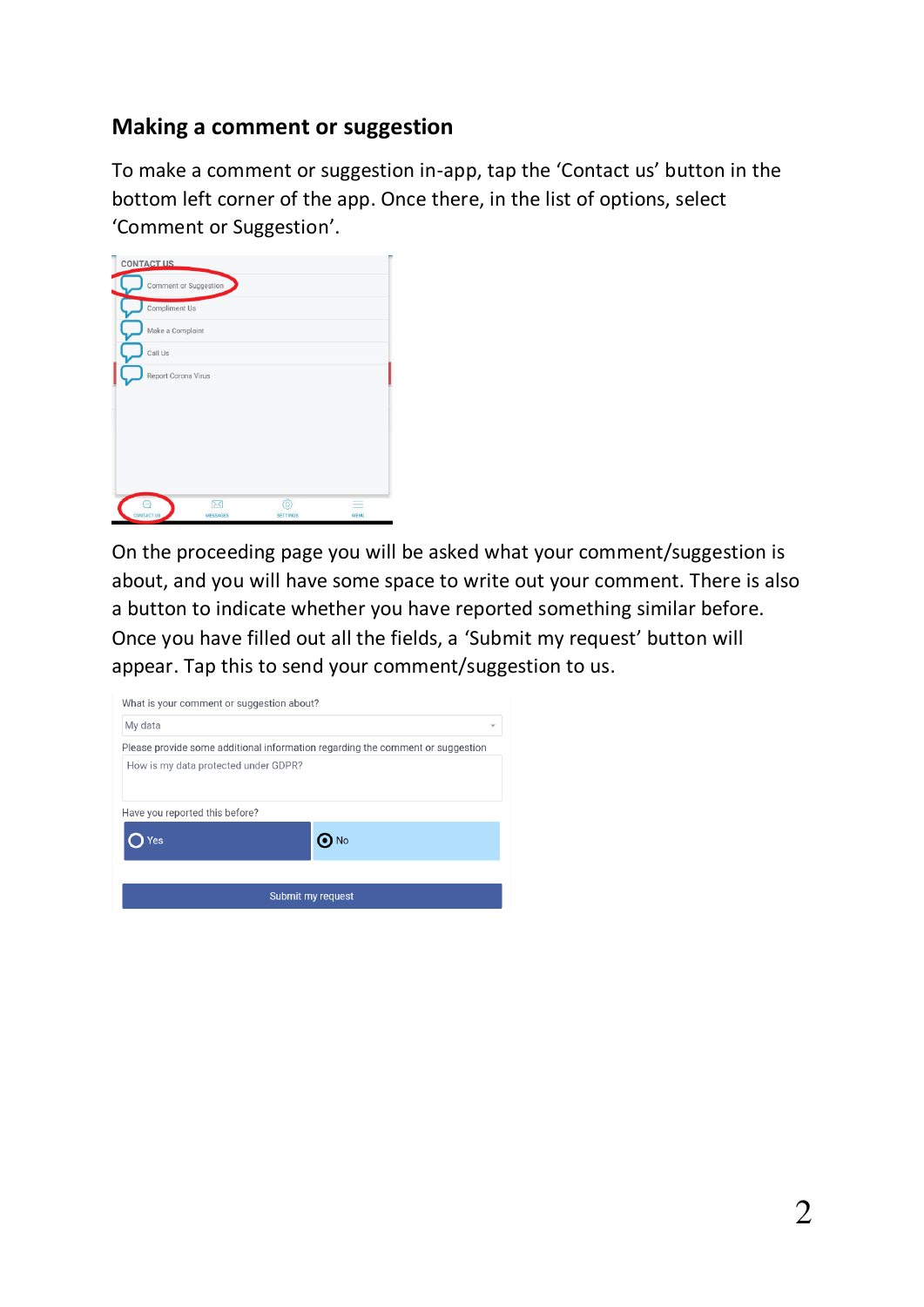# **Complimenting us**

To compliment us in-app, tap the 'Contact us' button in the bottom left corner of the app. Once there, in the list of options, select 'Compliment Us'.



On the proceeding page you will be asked what your compliment is about, and you will have some space to write out your comment. There is also a button to indicate whether you have complimented us regarding something similar before. Once you have filled out all the fields, a 'Submit my request' button will appear. Tap this to send your compliment to us.

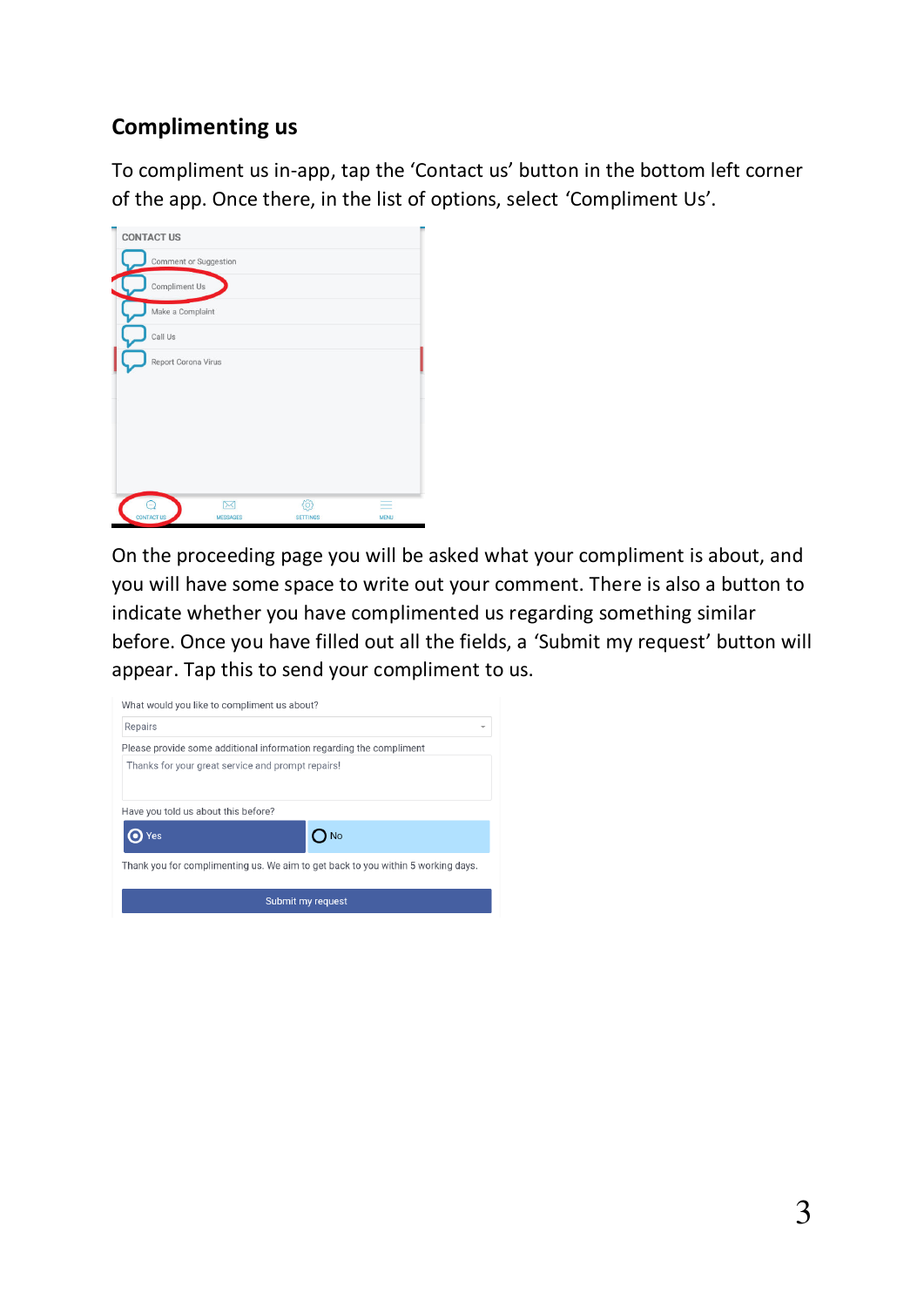## **Making a complaint**

To make a complaint in-app, tap the 'Contact us' button in the bottom left corner of the app. Once there, in the list of options, select 'Make a Complaint'.

| <b>CONTACT US</b>   |                       |    |  |
|---------------------|-----------------------|----|--|
|                     | Comment or Suggestion |    |  |
| Compliment Us       |                       |    |  |
| Make a Complaint    |                       |    |  |
| Call Us             |                       |    |  |
| Report Corona Virus |                       |    |  |
|                     |                       |    |  |
|                     |                       |    |  |
|                     |                       |    |  |
|                     |                       |    |  |
|                     |                       |    |  |
|                     |                       |    |  |
|                     | ⋉                     | ξŏ |  |

On the proceeding page you will be asked if your complaint is about antisocial behaviour. If so, please use the 'Report Antisocial Behaviour' option (see page 27).

On the proceeding page you will be asked what your complaint is about, and you will have some space to write out your comment. There is also a button to indicate whether you have made a complaint regarding something similar before. Once you have filled out all the fields, a 'Submit my complaint' button will appear. Tap this to send your complaint to us.

| Please select the area of complaint |                                                                        |
|-------------------------------------|------------------------------------------------------------------------|
| Anything else                       | ÷                                                                      |
|                                     | Please provide some additional information regarding the complaint     |
|                                     | I left a message on the main voicemail but didn't receive a call back. |
| Have you reported this before?      |                                                                        |
| es                                  |                                                                        |
|                                     |                                                                        |
|                                     | Submit my complaint                                                    |